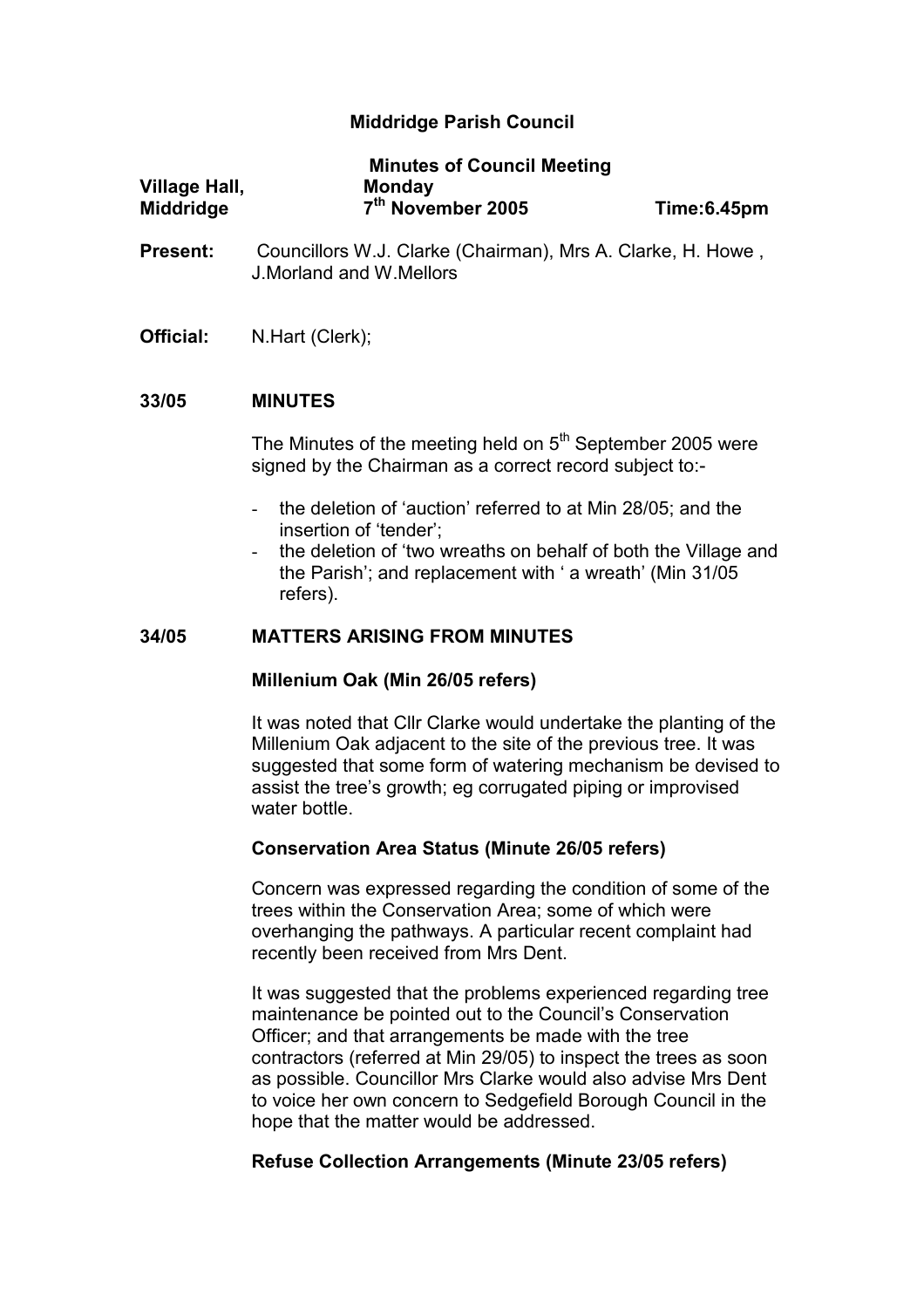Sedgefield Borough Council had advised that a leaflet detailing all 'Recycling Collection' dates had been issued in January this year; and they were happy to provide a further copy of that leaflet. Members of the Parish could not recall any such leaflet being issued; and so would be grateful to receive a copy in due course.

### Additional Works to Footpaths (Minute 29/05 refers)

It was noted that Durham County Council had advised that they were not in a position during this financial year to be able to carry out the additional footpath works referred. They were however prepared to take details of the required works with a view to their possible inclusion within next years programme of works. Alternatively, the Parish Council could itself carry out the works; or refer the matter to the responsible landowners.

# 'Finger Signage-Restoration (Minute 29/05 refers)

It was noted that the Clerk had not been able to obtain any information regarding the availability of grant funding from the ODPM for such work. It was suggested that Durham County Council's Highways Department may be able to assist with this information.

### A689/C35 Rushyford 'Middridge' Road Signing (Minute 30/05 refers)

Councillor Mrs Clarke advised that the promised inclusion of directional signage for Middridge had still not appeared on the above signposting; as Durham County Council had cited problems with the contractor. Their inclusion in the near future was however again promised and it was suggested that Councillor Mrs Clarke monitor the situation and pursue as necessary.

# Millenium Hedge

The work of the Councillors who carried out maintenance and cleaning work to the various hedgerow was commended. Consideration of the future needs of maintenance to the Millenium Hedge would be considered at the January meeting.

# Councillor J.Morland (Minute 31/05 refers)

Reference was made to Councillor Morland's intended departure from both the Village and the Parish Council some time next year. It was requested that the Clerk make preliminary enquiries as to the required statutory timescale for declaring a vacancy on the Parish Council.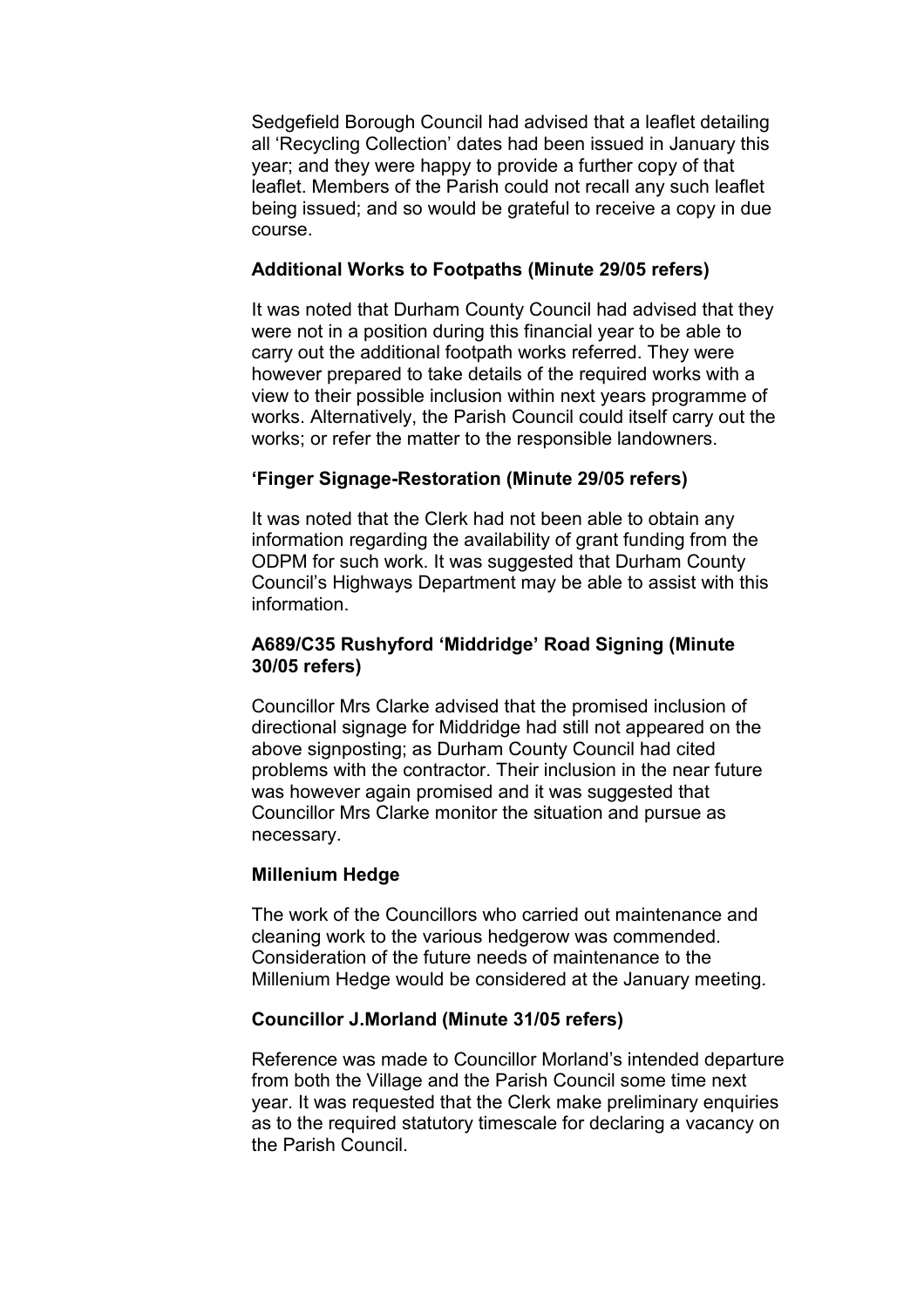# 35/05 ACCOUNTS FOR THE YEAR ENDED 31<sup>ST</sup> MARCH 2005-REPORT OF EXTERNAL AUDITOR

Consideration was given to the results of the findings of the audit carried out by Mr Colin Gray on behalf of the Parish Council regarding the accounts for the year ending 31<sup>st</sup> March 2005; which had now been passed on to BDO Stoy Hayward Chartered Accountants for consideration as part of the statutory requirements.

RESOLVED that the report be noted and Mr Gray be thanked for his involvement with the audit.

## 36/05 ACCOUNTS FOR PAYMENT

Members considered a schedule of Accounts for Payment.

 RESOLVED that the following accounts be approved for payment:-

| £345.45 |
|---------|
| £230.30 |
| £115.15 |
| £76.38  |
| £60.00  |
| £141.67 |
| £3.90   |
| £27.00  |
|         |

### 37/05 DURHAM COUNTY COUNCIL-PROPOSED SALE OF ALLOTMENTS, MIDDRIDGE

Consideration was given to the latest position regarding Durham County Council's (DCC) proposed disposal of the allotment site at Middridge. Verbal notification had been received from the Estates Division of DCC of their willingness to consider offering, as part of a number of proposals that would be submitted to their Cabinet, the opportunity for Middridge Parish Council to lease the allotment site from DCC, for a nominal fee, over a ten year period. If the Parish were agreeable to this going forward as a possible option, it would be referred to their Cabinet some time in December/January.

The Clerk however advised that advice had been received from the National Association of Allotments and Gardeners indicating that whilst the 1972 Act, in its strictest terms, did not remove the involvement of County Councils in allotment management, the effects of that legislation was that from that date the allotment authorities were to be regarded as parish/town councils where they exist, or where they don't, the district council. It was therefore reasonable to argue that if a site was purchased, or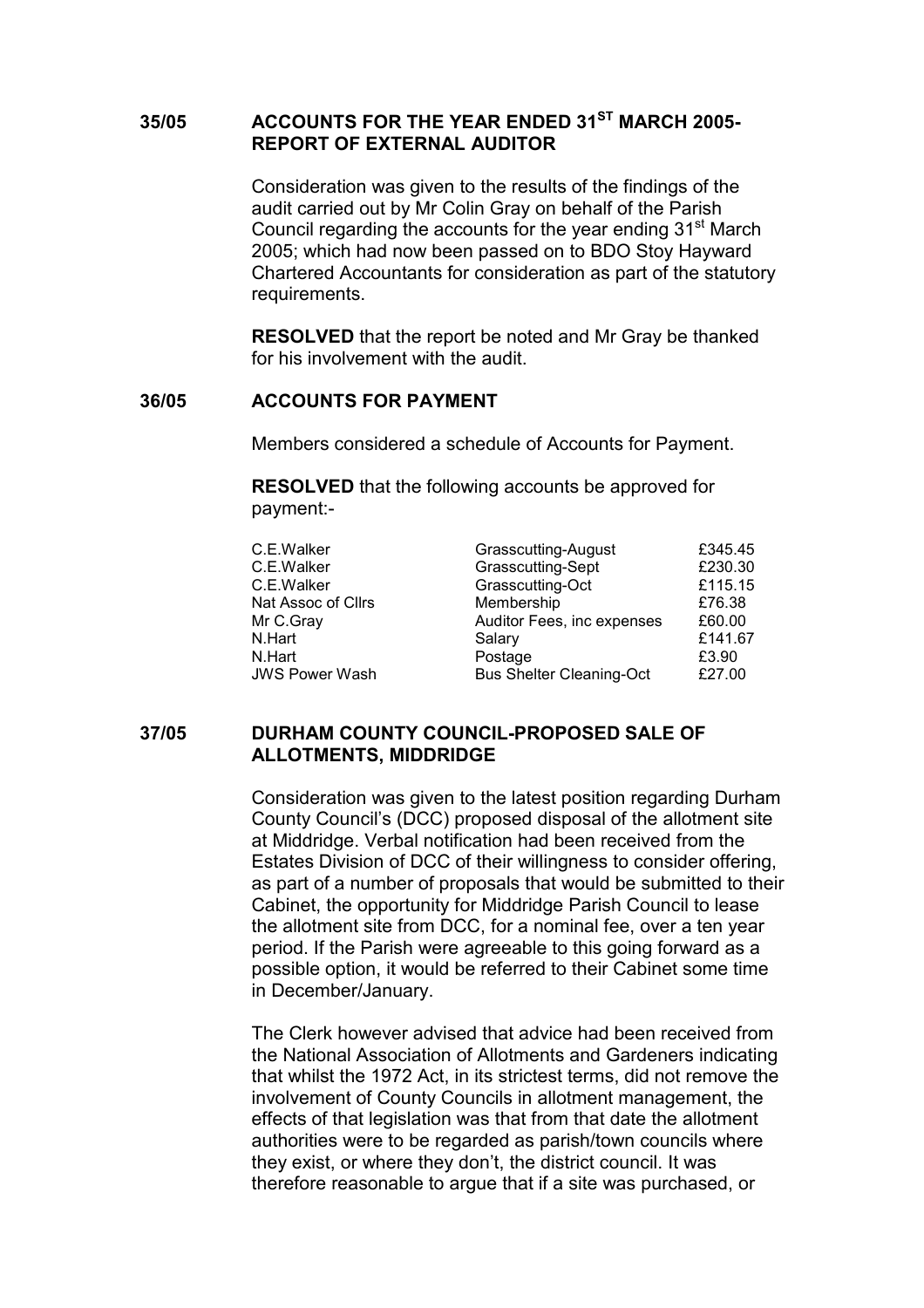acquired by a County Council for allotment purposes prior to the 1972 Act (as was the case with DCC) then the land becomes statutory and should have been passed over to the successor allotment authority on reorganisation. This obligation was reaffirmed by Statutory Instrument 1999 No 545, which requires land used, or acquired for allotment purposes to be transferred to the successor authority.

Concern was therefore expressed that DCC did not adhere to this legal obligation provided by the 1972 Act by transferring responsibility to either Middridge Parish or Sedgefield Borough Councils; and therefore the relevant officers of DCC should again meet with this Parish to discuss these concerns.

RESOLVED that the Clerk write to Mr Hutchinson of Durham County Council's Estates Division, enclosing the advice received from the National Association of Allotments and Gardeners, and requesting that DCC's views be invited based on this enclosed information and, if necessary, a further meeting with officers and the Parish Council be arranged to discuss the matter further.

#### 38/05 CHRISTMAS 2005

It was noted that a quotation had been received from Durham County Council (DCC) for the 'dressing and undressing' of a Christmas tree; at a cost of £247 plus VAT. It was suggested that an order be therefore placed for a 25ft tree with Lyndhurst Nurseries and that arrangements be confirmed with DCC and Lyndhurst Nurseries for its subsequent planting, dressing and undressing.

The numbers of families participating in any planned Christmas activities had been seen to have declined in recent years, with even the 'take up' of selection boxes offered by the Parish reducing. It was suggested that the Village Hall Association's support for future celebrations be sought early in the New Year and that residents be informed that, if they wished, the Village Hall could be made available to them for any celebrations this year. The Parish Council would, for this year, donate an appropriate number of selection boxes at an estimated cost of £2 per head.

RESOLVED that the proposed arrangements for the Christmas celebrations for 2005, referred to above, be approved.

#### 39/05 GROUNDS MAINTENANCE AND GENERAL REPAIRS

Consideration was given to the following Grounds Maintenance issues:-